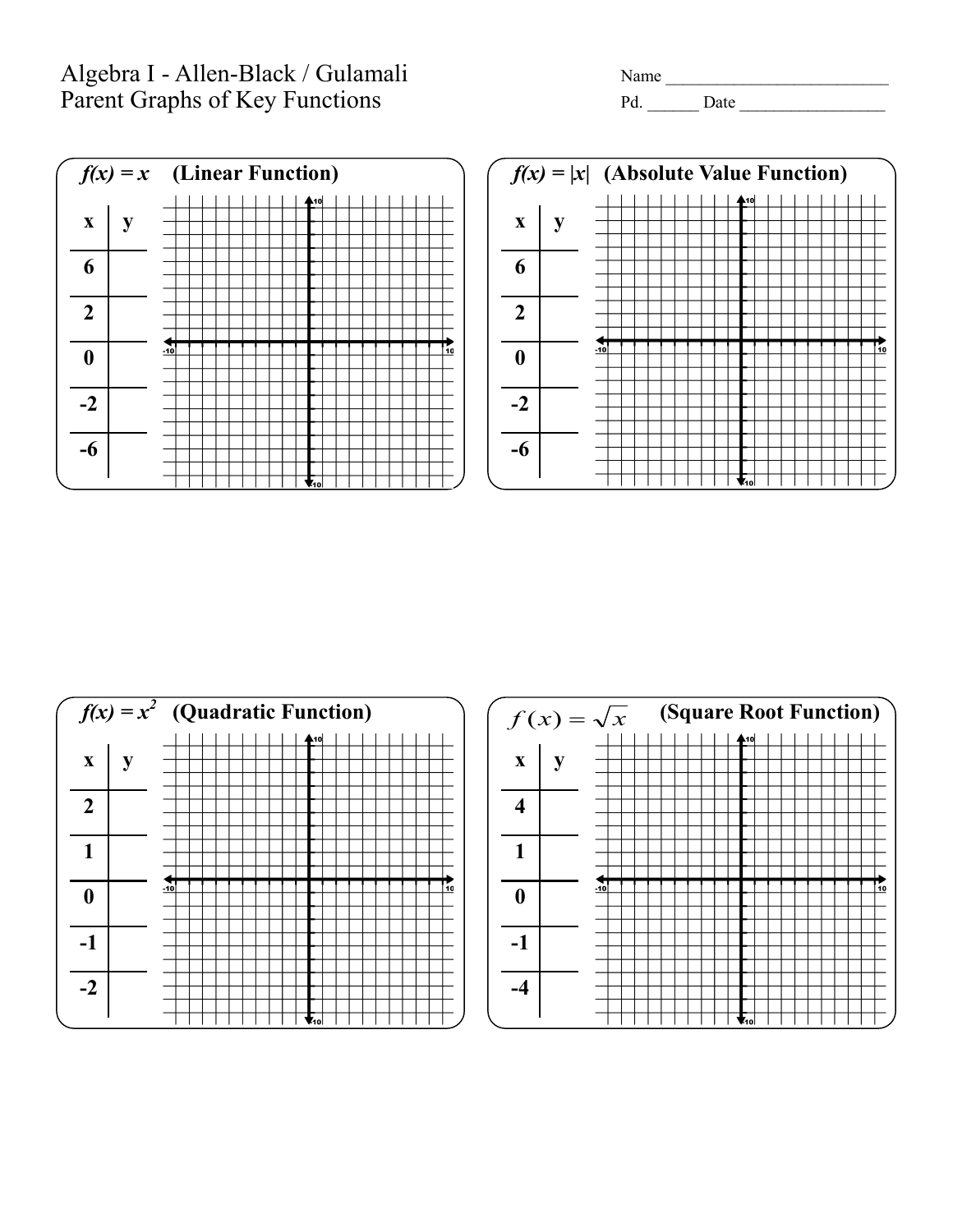## Algebra I - Allen-Black / Gulamali Name \_\_\_\_\_\_\_\_\_\_\_\_\_\_\_\_\_\_\_\_\_\_\_\_\_\_ Parent Graphs of Key Functions